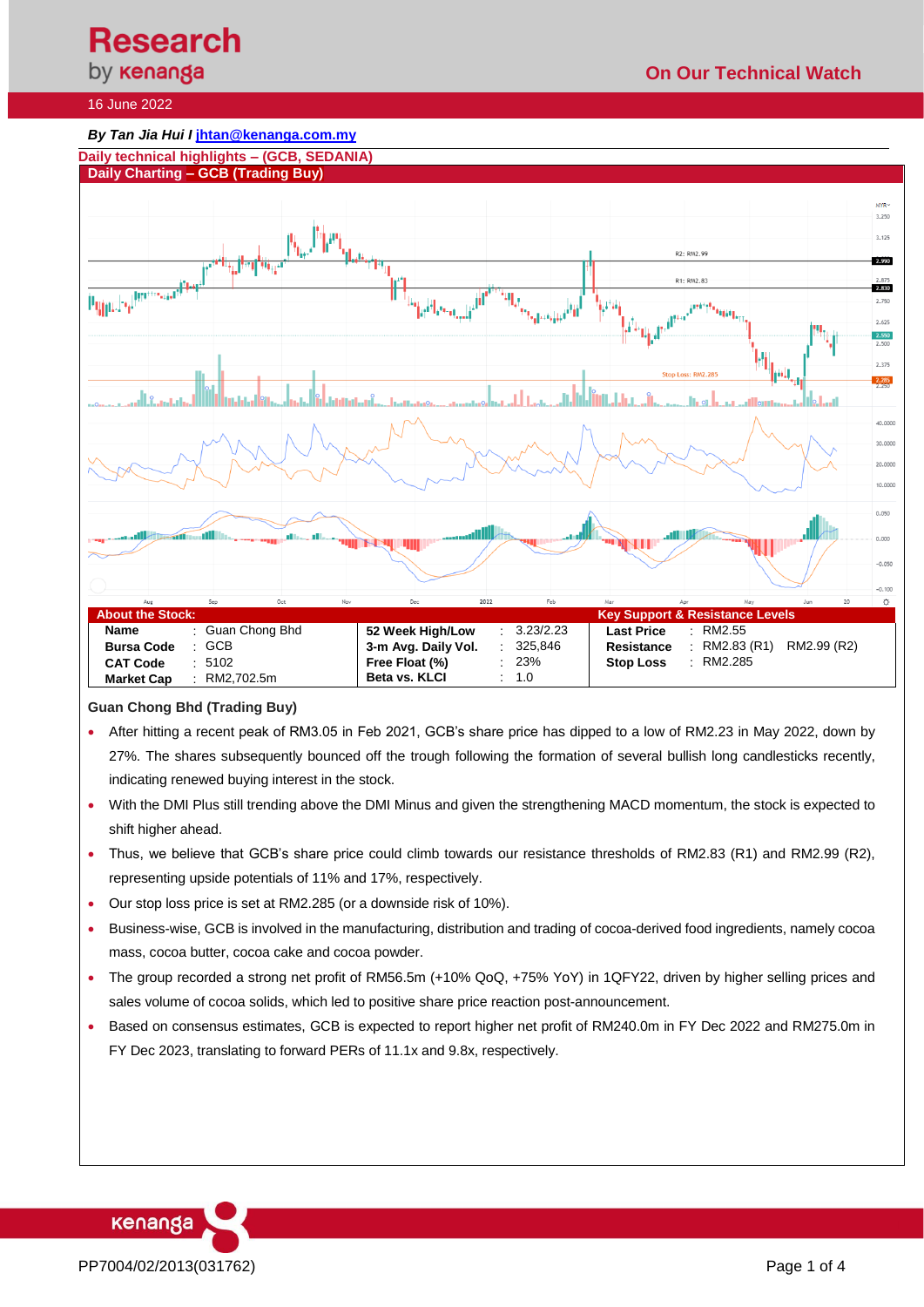# **On Our Technical Watch**

#### 16 June 2022

### **Daily Charting – SEDANIA (Trading Buy)**



#### **Sedania Innovator Bhd (Trading Buy)**

- SEDANIA's share price has been in a consolidation stage with the shares hitting a resistance at the price level of RM0.51 before pulling back twice in early May and June 2022.
- Nonetheless, with the DMI Plus still hovering above the DMI Minus and the MACD indicator on the rise, we anticipate the stock could attempt to trend higher again.
- On the way up, the stock could rise to challenge our resistance level of RM0.50 (R1; 20% upside potential) initially, a breakout of which may then push the price towards RM0.55 (R2; 33% upside potential) thereafter.
- We have pegged our stop loss at RM0.345, representing a downside risk of 17%.
- Business-wise, SEDANIA is involved in the sustainable energy & healthcare, telecommunications and information technology businesses.
- In the latest 1QFY22 results, SEDANIA recorded a net profit of RM0.5m (+39% QoQ, -90% YoY) dragged mainly by lower revenue from the sustainable energy segment and higher operating costs.
- Valuation-wise, based on its most recent book value per share of RM0.11 as of end-March 2022, the stock is currently trading at Price/Book Value multiple of 3.8x.

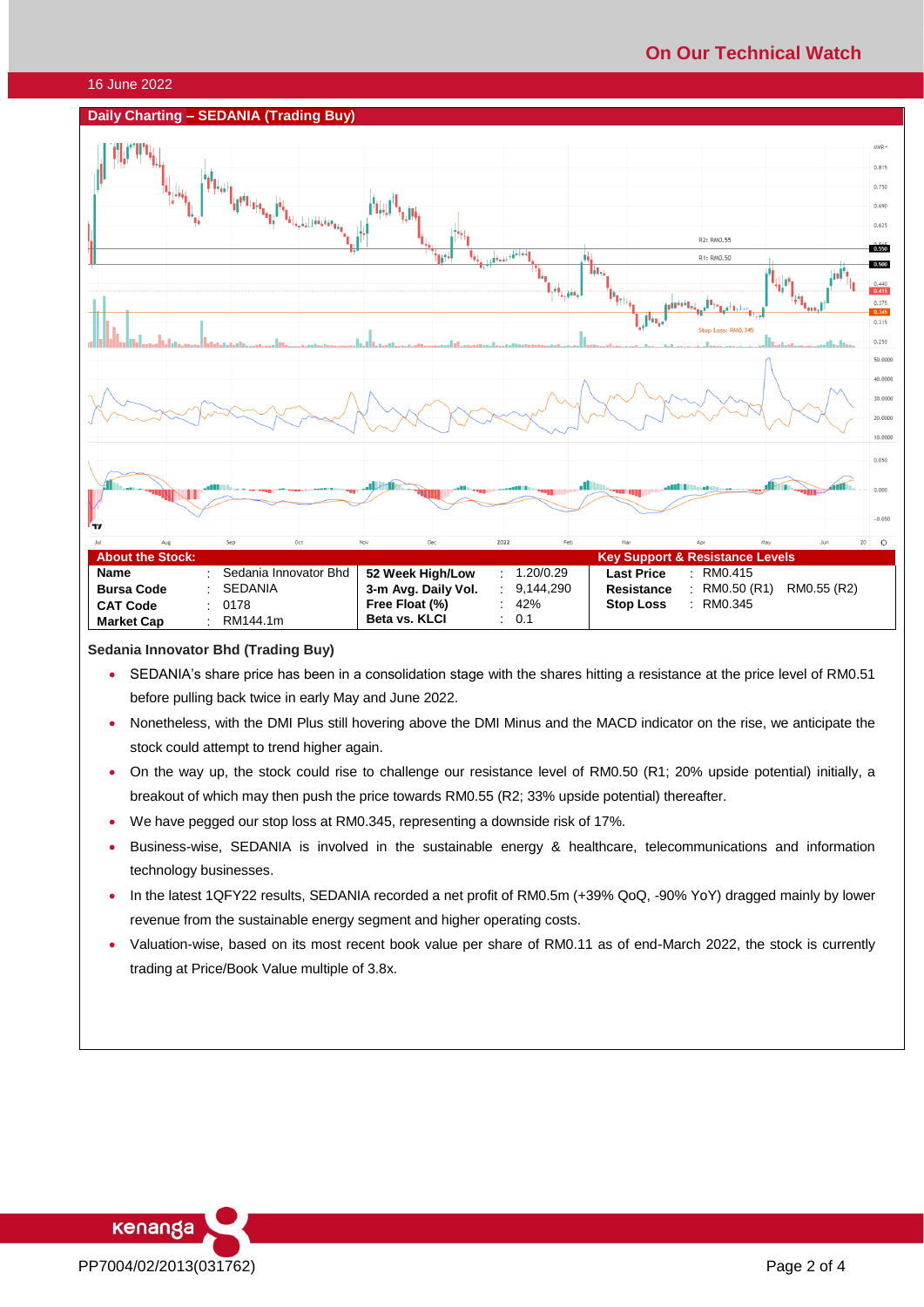## 16 June 2022

## **STOCK CALL MONITOR\***

| <b>Stock Name</b>                   | <b>Issue Date</b><br>(1D) | Rating                | Price @ ID       | <b>Target Price Stop Loss</b><br>(TP) | Price (SL) | <b>Upside</b><br>Potential @<br>ID | <b>Downside</b><br><b>Risk @ID</b> | <b>Risk to</b><br><b>Reward</b><br><b>Ratio</b> | <b>Highest</b><br><b>Price</b><br>since ID | Lowest<br><b>Price</b><br>since ID | <b>Last Price</b> | Status <sup>^</sup> | <b>Date Status</b><br><b>Fulfilled</b> |
|-------------------------------------|---------------------------|-----------------------|------------------|---------------------------------------|------------|------------------------------------|------------------------------------|-------------------------------------------------|--------------------------------------------|------------------------------------|-------------------|---------------------|----------------------------------------|
|                                     |                           |                       | <b>RM</b>        | <b>RM</b>                             | <b>RM</b>  | $\%$                               | $\%$                               |                                                 | <b>RM</b>                                  | <b>RM</b>                          | <b>RM</b>         |                     |                                        |
| <b>CTOS DIGITAL BHD</b>             | 18/5/2022                 | <b>Trading Buy</b>    | 1.38             | 1.50                                  | 1.26       | 9%                                 | $-9%$                              | 1.00x                                           | 1.47                                       | 1.26                               | 1.29              | <b>SL Hit</b>       | 14/6/2022                              |
| <b>SIME DARBY PROPERTY BHD</b>      | 18/5/202                  | <b>Trading Buy</b>    | 0.56             | 0.61                                  | 0.51       | 10%                                | $-8%$                              | 1.22                                            | 0.57                                       | 0.45                               | 0.45              | <b>SL Hit</b>       | 27/5/2022                              |
| JAG BHD                             | 19/5/2022                 | <b>Trading Buy</b>    | 0.37             | 0.41                                  | 0.33       | 12%                                | $-10%$                             | 1.29x                                           | 0.40                                       | 0.34                               | 0.35              | Open                |                                        |
| <b>HIBISCUS PETROLEUM BHD</b>       | 19/5/2022                 | <b>Trading Buy</b>    | 1.49             | 1.68                                  | 1.34       | 13%                                | $-10%$                             | 1.27                                            | 1.49                                       | 1.16                               | 1.17              | <b>SL Hit</b>       | 25/5/2022                              |
| <b>BONIA CORP BHD</b>               | 20/5/2022                 | <b>Trading Buy</b>    | 2.60             | 2.89                                  | 2.31       | 11%                                | $-119$                             | 1.00                                            | 2.86                                       | 2.24                               | 2.49              | <b>SL Hit</b>       | 30/5/2022                              |
| <b>POWER ROOT BHD</b>               | 20/5/2022                 | <b>Trading Buy</b>    | 1.68             | 1.86                                  | 1.50       | 11%                                | $-11%$                             | 1.00                                            | 1.81                                       | 1.42                               | 1.68              | <b>SL Hit</b>       | 27/5/2022                              |
| DAYANG ENTERPRISE HLDGS BHD         |                           | 24/5/2022 Trading Buy | 0.96             | 1.07                                  | 0.87       | 11%                                | $-9%$                              | 1.22x                                           | 1.05                                       | 0.95                               | 1.00              | Open                |                                        |
| <b>GLOBAL ORIENTAL BHD</b>          | 24/5/2022                 | <b>Trading Buy</b>    | 0.31             | 0.35                                  | 0.27       | 13%                                | $-119$                             | 1.14x                                           | 0.39                                       | 0.27                               | 0.31              | <b>TP Hit</b>       | 26/5/2022                              |
| THREE-A RESOURCES BHD               | 25/5/2022                 | <b>Trading Buy</b>    | 0.89             | 0.98                                  | 0.80       | 11%                                | $-10%$                             | 1.12x                                           | 0.90                                       | 0.84                               | 0.86              | Open                |                                        |
| <b>WESTPORTS HOLDINGS BHD</b>       | 25/5/202                  | <b>Trading Buy</b>    | 3.8 <sub>C</sub> | 4.10                                  | 3.54       | 8%                                 | $-7%$                              | 1.15x                                           | 3.80                                       | 3.38                               | 3.5 <sub>C</sub>  | <b>SL Hit</b>       | 30/5/2022                              |
| <b>ECOMATE HOLDINGS BHD</b>         | 26/5/2022                 | <b>Trading Buy</b>    | 0.54             | 0.61                                  | 0.47       | 13%                                | $-13%$                             | 1.00x                                           | 0.54                                       | 0.50                               | 0.51              | Open                |                                        |
| <b>TAMBUN INDAH LAND BHD</b>        | 26/5/2022                 | <b>Trading Buy</b>    | 1.00             | 1.12                                  | 0.88       | 13%                                | $-129$                             | 1.09 <sub>2</sub>                               | 1.01                                       | 0.82                               | 0.87              | <b>SL Hit</b>       | 27/5/2022                              |
| SIME DARBY BERHAD                   | 27/5/2022                 | <b>Trading Buy</b>    | 2.17             | 2.36                                  | 2.00       | 9%                                 | $-8%$                              | 1.12x                                           | 2.31                                       | 2.12                               | 2.13              | Open                |                                        |
| <b>MR DIY GROUP M BHD</b>           | 27/5/2022                 | <b>Trading Buy</b>    | 3.42             | 3.75                                  | 3.16       | 10%                                | $-8%$                              | $1.27\times$                                    | 3.44                                       | 3.02                               | 3.03              | <b>SL Hit</b>       | 9/6/2022                               |
| <b>MALAYSIAN RESOURCES CORP BHD</b> | 31/5/2022                 | <b>Trading Buy</b>    | 0.35             | 0.40                                  | 0.30       | 14%                                | $-14%$                             | 1.00 <sub>x</sub>                               | 0.40                                       | 0.35                               | 0.36              | <b>TP Hit</b>       | 2/6/2022                               |
| <b>HSS ENGINEERS BHD</b>            | 31/5/2022                 | <b>Trading Buy</b>    | 0.47             | 0.51                                  | 0.42       | 10%                                | $-10%$                             | 1.00x                                           | 0.48                                       | 0.46                               | 0.47              | Open                |                                        |
| <b>MALAYAN FLOUR MILLS BHD</b>      | 1/6/2022                  | <b>Trading Buy</b>    | 0.64             | 0.72                                  | 0.55       | 13%                                | $-13%$                             | 1.00x                                           | 0.68                                       | 0.61                               | 0.61              | Open                |                                        |
| <b>NTPM HOLDINGS BHD</b>            | 1/6/2022                  | <b>Trading Buy</b>    | 0.46             | 0.50                                  | 0.41       | 10%                                | $-10%$                             | 1.00x                                           | 0.47                                       | 0.44                               | 0.44              | Open                |                                        |
| <b>BUMI ARMADA BERHAD</b>           | 2/6/2022                  | <b>Trading Buy</b>    | 0.46             | 0.51                                  | 0.41       | 11%                                | $-119$                             | 1.00                                            | 0.46                                       | $0.4^{\circ}$                      | 0.42              | <b>SL Hit</b>       | 13/6/2022                              |
| OPTIMAX HOLDINGS BHD                |                           | 2/6/2022 Trading Buy  | 0.62             | 0.69                                  | 0.55       | 11%                                | $-11%$                             | 1.00x                                           | 0.62                                       | 0.56                               | 0.58              | Open                |                                        |
| <b>HARBOUR-LINK GROUP BHD</b>       | 3/6/2022                  | <b>Trading Buy</b>    | 1.35             | 1.52                                  | 1.21       | 13%                                | $-10%$                             | 1.21                                            | 1.45                                       | 1.20                               | 1.31              | <b>SL Hit</b>       | 13/6/2022                              |
| <b>HENG HUAT RESOURCES GROUP BH</b> | 3/6/2022                  | <b>Trading Buv</b>    | 0.36             | 0.41                                  | 0.32       | 13%                                | $-11%$                             | 1.13x                                           | 0.37                                       | 0.30                               | 0.32              | <b>SL Hit</b>       | 13/6/2022                              |
| AEON CO (M) BHD                     |                           | 8/6/2022 Trading Buy  | 1.56             | 1.74                                  | 1.38       | 12%                                | $-12%$                             | 1.00x                                           | 1.58                                       | 1.43                               | 1.44              | Open                |                                        |
| <b>COASTAL CONTRACTS BHD</b>        |                           | 8/6/2022 Trading Buy  | 1.94             | 2.19                                  | 1.70       | 13%                                | $-12%$                             | 1.04x                                           | 2.03                                       | 1.74                               | 1.78              | Open                |                                        |
| <b>EMICO HOLDINGS BHD</b>           | 9/6/202                   | <b>Trading Buy</b>    | 0.34             | 0.39                                  | 0.3C       | 13%                                | $-13%$                             | 1.00 <sub>x</sub>                               | 0.34                                       | 0.27                               | 0.28              | <b>SL Hit</b>       | 13/6/2022                              |
| <b>SKP RESOURCES BHD</b>            | 9/6/2022                  | <b>Trading Buy</b>    | 1.65             | 1.87                                  | 1.43       | 13%                                | $-13%$                             | 1.00x                                           | 1.70                                       | 1.52                               | 1.57              | Open                |                                        |
| <b>MESTRON HOLDINGS BHD</b>         | 10/6/2022                 | <b>Trading Buy</b>    | 0.35             | 0.39                                  | 0.31       | 13%                                | $-10%$                             | 1.29x                                           | 0.35                                       | 0.33                               | 0.34              | Open                |                                        |
| <b>SUNZEN BIOTECH BHD</b>           | 10/6/2022                 | <b>Trading Buy</b>    | 0.25             | 0.28                                  | 0.22       | 12%                                | $-12%$                             | 1.00x                                           | 0.26                                       | 0.24                               | 0.25              | Open                |                                        |
| <b>DIGI.COM BHD</b>                 | 14/6/2022                 | <b>Trading Buy</b>    | 3.10             | 3.40                                  | 2.83       | 10%                                | $-9%$                              | 1.11x                                           | 3.26                                       | 3.10                               | 3.22              | Open                |                                        |
| <b>MAXIS BHD</b>                    |                           | 14/6/2022 Trading Buy | 3.28             | 3.60                                  | 2.94       | 10%                                | $-10%$                             | 0.94x                                           | 3.29                                       | 3.18                               | 3.25              | Open                |                                        |
| <b>UAYA TIASA HOLDINGS BHD</b>      | 15/6/2022                 | <b>Trading Buy</b>    | 0.70             | 0.78                                  | 0.63       | 11%                                | $-10%$                             | 1.14x                                           | 0.70                                       | 0.66                               | 0.68              | Open                |                                        |
| <b>AFFIN BANK BHD</b>               |                           | 15/6/2022 Trading Buy | 1.92             | 2.10                                  | 1.74       | 9%                                 | $-9%$                              | 1.00x                                           | 1.93                                       | 1.88                               | 1.90              | Open                |                                        |

*\* Tracks our stock recommendations on a one-month rolling basis from issue date. Stock names will drop out from the list after one month from issue date regardless of their status.*

*^ Status will be categorised as either:(i) "TP hit" when stock reaches target price first OR (ii) "SL hit" when stock touches stop loss first OR (iii) "Open" when neither TP nor SL has been hit.*